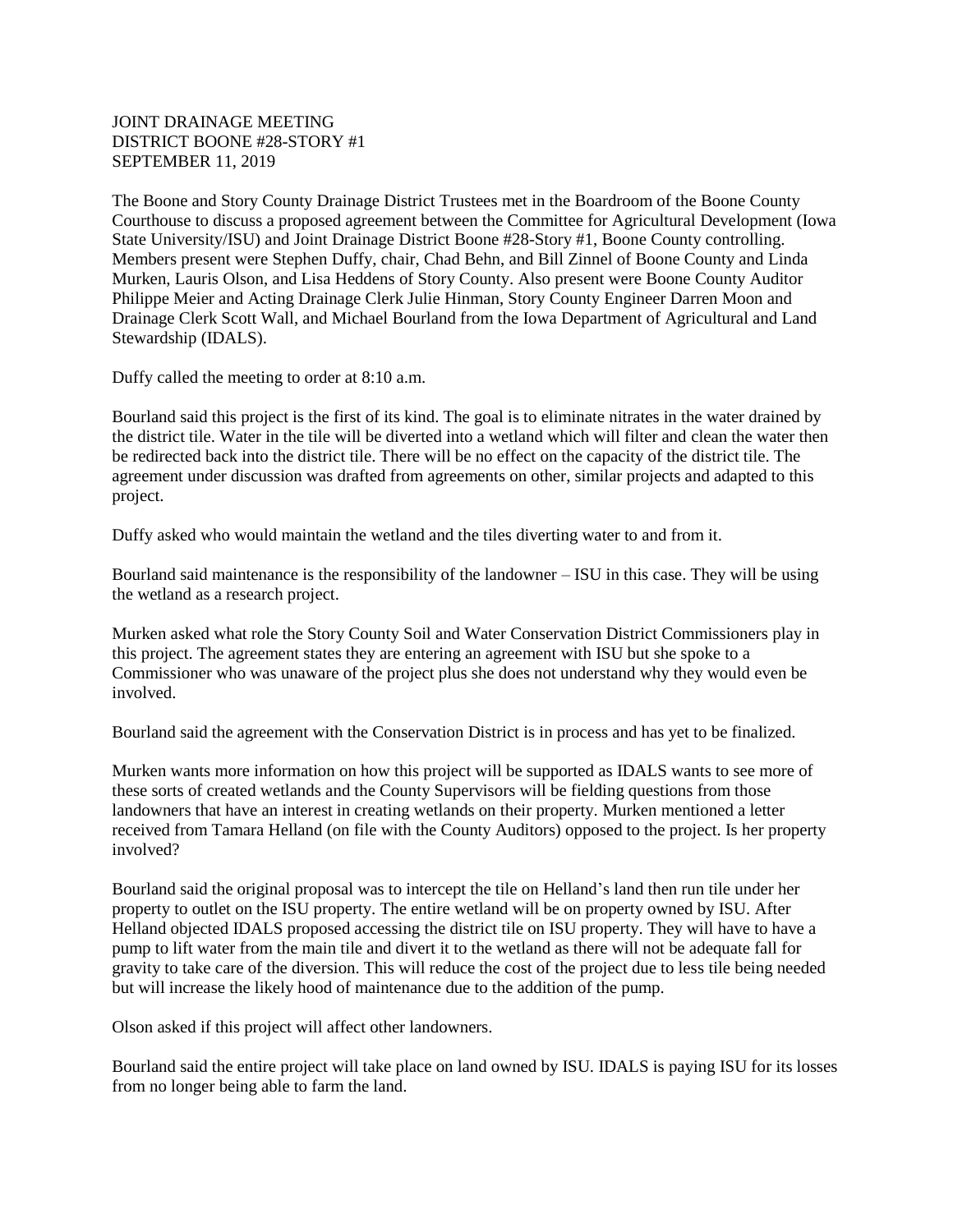Murken said Helland was told of this project 9 months ago then heard nothing until a contractor was at her door last week. Someone should have been keeping Helland up to date. Who is the project manager?

Bourland said IDALS is managing this project and they should have kept Helland more informed. This is a new approach to water quality and they are still learning what needs to be done at each stage of the process.

Duffy asked who will take care of the wetland and its attendant tiles once construction is complete.

Bourland said the new facilities become the property and responsibility of the landowner. IDALS funding is only for the construction of the wetland.

Duffy asked who checks to make sure the wetland is functioning as intended.

Bourland said IDALS has people who check up on projects to see how they are performing but that may only be once a year. In this case ISU is using this as a research project so it will be monitored regularly. Ultimately the landowner is responsible for maintaining the wetland. If it should interfere with the functioning of the district tile the district can make repairs and charge the landowner for the expense.

Heddens asked if IDALS should be included in the language in the agreement.

Bourland said that it could be. It would show that IDALS is involved and has a commitment to the project.

Murken said there should be something in writing from IDALS explaining the program – how it works and what its goals are. All she has about it now are her handwritten notes from a meeting that was held in Fort Dodge, IA in July.

Bourland said policies are being drafted as this project progresses. It has been a learning experience as the letter from Helland shows but there is no pamphlet or other document that exists currently.

Murken asked Ethan Anderson with the Story County Attorney's Office to review the proposed agreement. Anderson would like to see the final agreement recorded in both Boone and Story Counties. He thinks paragraph 6 should state that both the landowner and the drainage district retain their respective rights under Chapter 468 of the Code of Iowa.

Bourland said Hardin County and a landowner there signed this same agreement last week without all the debate taking place today.

Behn said these projects are the responsibility of the landowner. It reminds him of the CRP program. The government runs the program but once the landowners sign the contracts they are on their own.

Bourland said in this case, had Helland remained involved, there would have been a signed agreement between her and ISU stating that ISU would make all necessary repairs to the tile on her land at their expense. In the future he would like to see if drainage districts could make these projects a part of the district, perhaps as a lateral tile, then the district would maintain the wetland and bill just the landowners of the wetland for the costs. That is not and was never considered for this specific project.

Duffy said Boone and other counties are seeing larger and more frequent problems in their drainage districts as those district facilities reach the end of their design life. He doesn't feel that counties are willing to take on additional responsibilities.